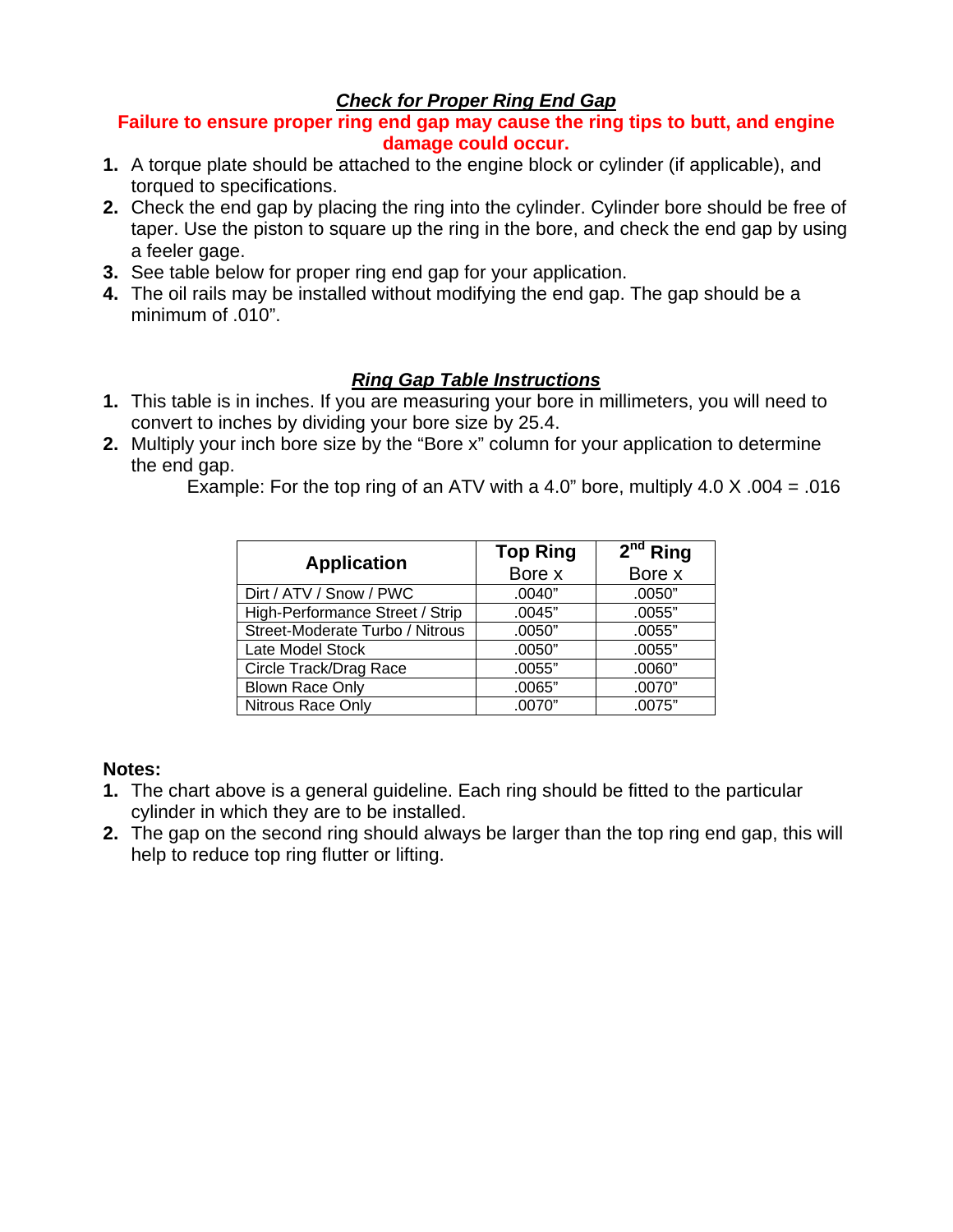# *Filing Gaps*

- **1.** Wiseco recommends filing ring end gaps using the proper ring end gap filing tool, either an electric ring grinding machine or manual hand crank style grinder. (See Illustrations 1 & 2)
- **2.** Always file from the ring face towards the inside diameter to avoid damaging the face coating. (See Illustration 3)
- **3.** File only one end of the ring. Use the unfiled end as a reference.
- **4.** Be sure to keep end gaps square. (See illustration 4)
- **5.** File until the desired end gap is achieved.
- **6.** Remove all sharp edges and burrs.

# **Failure to remove all burrs and sharp edges could cause engine damage.**



**ELECTRIC RING GRINDER** 



**MANUAL STYLE RING GRINDER** Illustration 1 Illustration 2

Magnified photo of incorrectly ground ring end gap. Please use extreme caution when hand grinding, it is possible to chip/flake the plasma moly out of the inlay groove.



Illustration 3